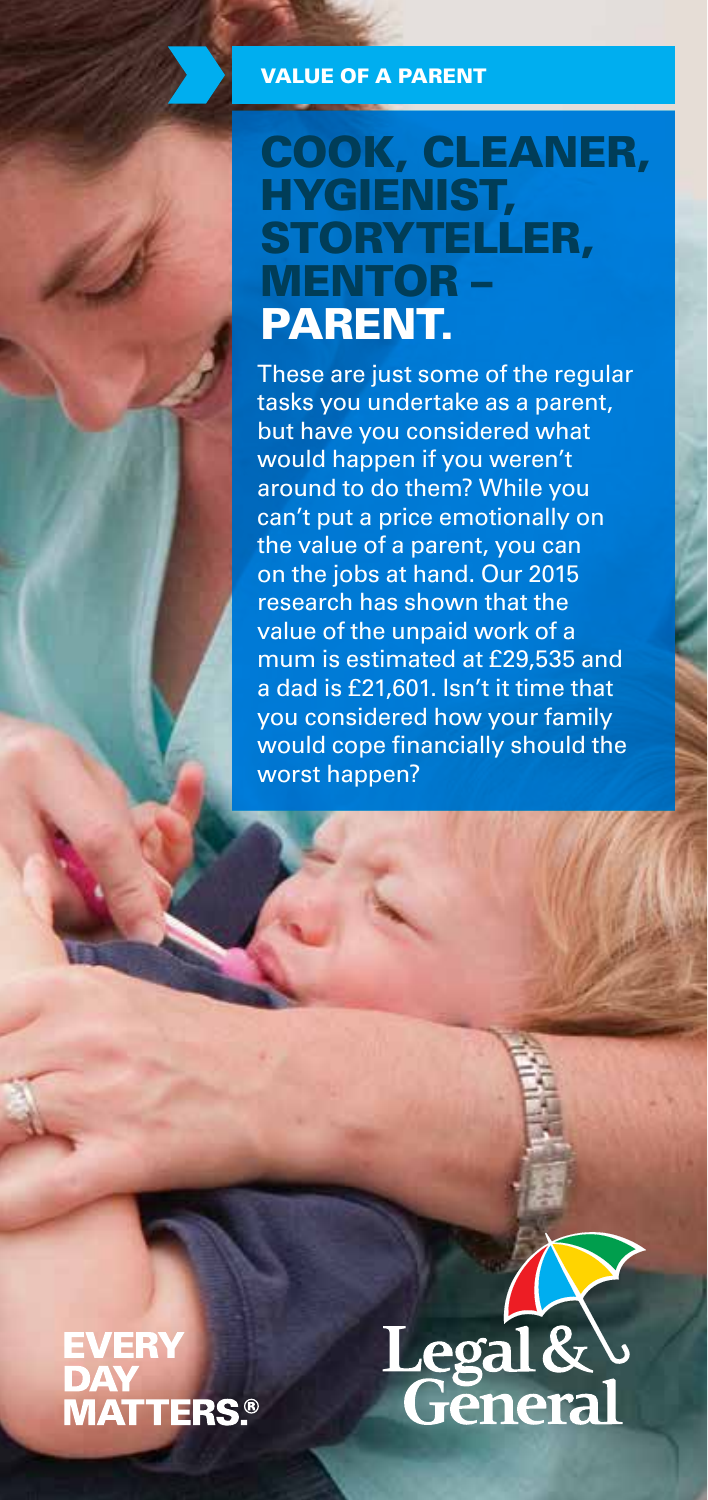

#### FAMILY OF FIVE – CAMILLA AND SIMON'S STORY. A FICTITIOUS CASE STUDY BASED ON OUR 2015 VALUE OF A PARENT RESEARCH.

**It would cost £29,535 per year to replace the work Camilla does around the home and a further £21,601 per year to replace Simon's contribution to household tasks and childcare.**

Camilla is a full time mum to six year old daughter Lucy and two year old twin boys, Alex and Nathan. Her husband Simon works as a surveyor, working over 50 hours a week.

When the twins were born, Simon and Camilla decided to review their finances and got some financial advice. Simon put a Family and Personal Income Plan with Critical Illness Cover in place for himself. He knows if he were to get too ill to work, then the bills, the mortgage and everyday expenses could be taken care of.

Great! But if Camilla were to become ill or die, how would Simon cope with his full-time job and meet the demands of a busy household and three lively children? There's often never enough hours in the day as it is and many people underestimate the number of hours their partners spend on chores and childcare.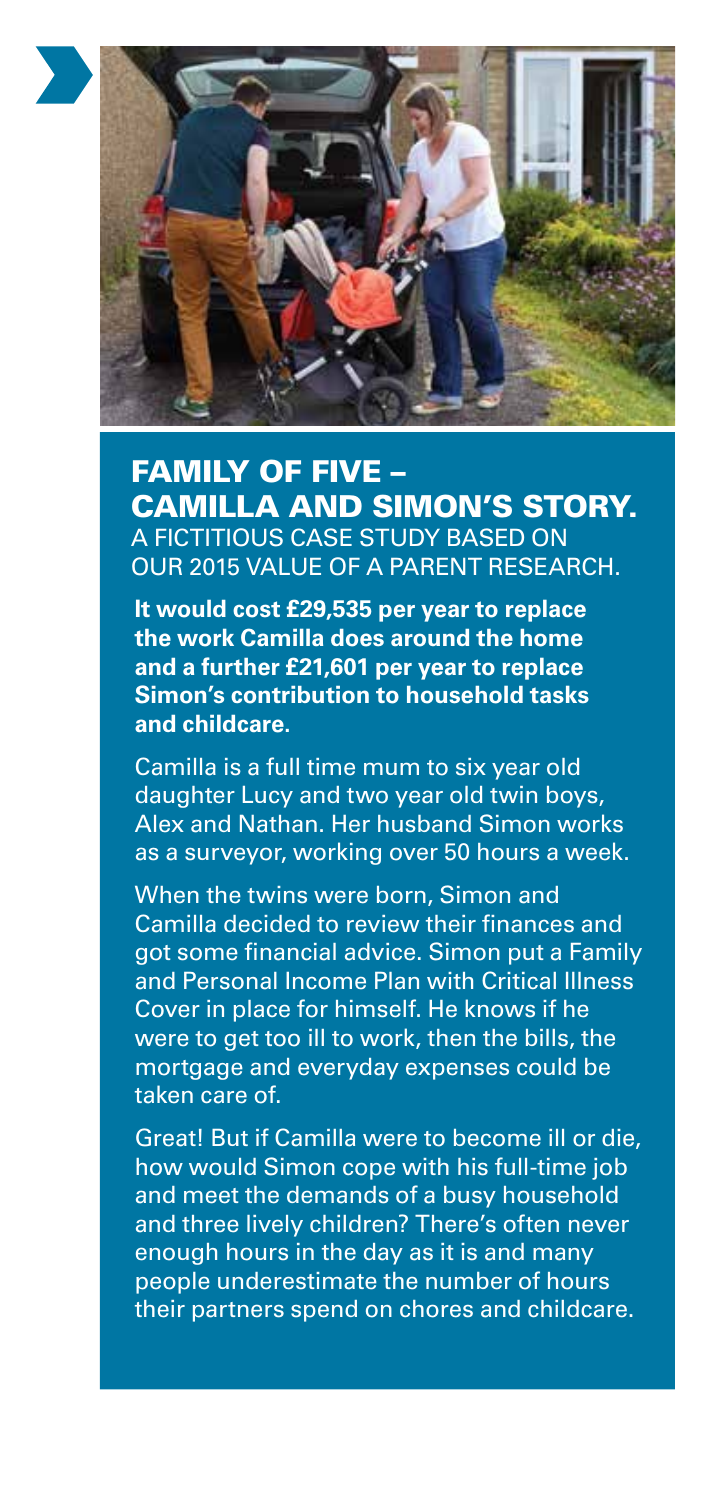### WHAT WOULD YOU DO WITHOUT THEM?

You may be surprised at the **number of hours** per week mums and dads spend on domestic chores:





| Spending time with children    | Driving to activities     |
|--------------------------------|---------------------------|
| Cooking/preparing meals        | Washing up/Dishwasher     |
| Tidying Up                     | Shopping (instore/online) |
| <b>Washing/Ironing Clothes</b> | Other household tasks     |
| Cleaning/vacuuming             | Gardening                 |

The results surprised the mums and dads we asked in our latest Value of a Parent survey who significantly underestimated the work carried out by their partner around the house:



### THE COST OF RAISING A CHILD.

Parents on average underestimate the day to day cost of raising a child until the age of 18.

Parents estimated that it costs £128 each week, when the actual cost is **£197**. Over 18 years, this adds up to **£184,392**.

Childcare is the activity that most parents spend their time doing. Our research shows that mums typically carry out **£248** of childcare per week and dads **£169.** Could you afford to not work or reduce your hours to pay for childcare if your partner was no longer around?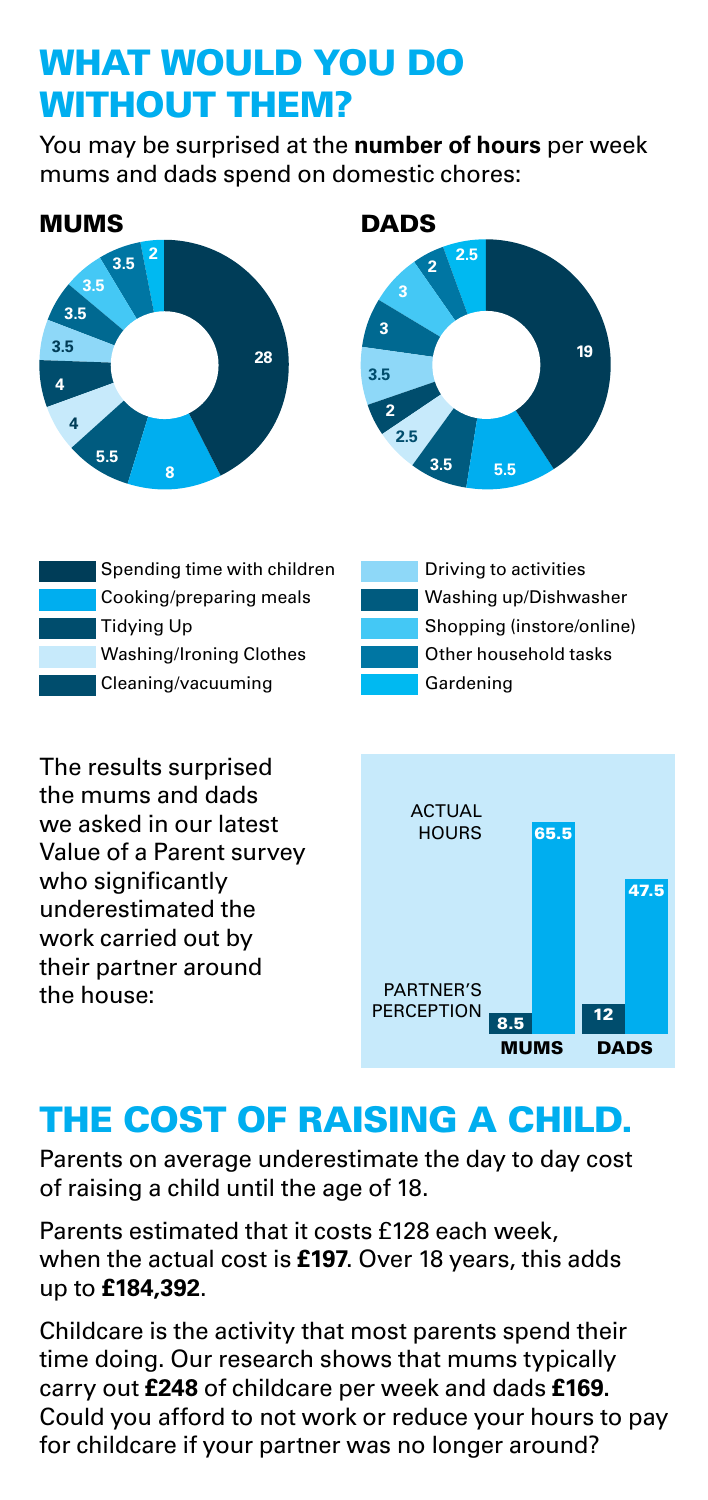### A POTENTIAL SOLUTION.

#### **Family and Personal Income Plan (FPIP)**

Our Family and Personal Income Plans are designed for customers who need a policy which provides a monthly benefit, helping to give financial support to cover the cost of everyday living expenses in the event of death, terminal illness or critical illness (if chosen), during the term of the policy.

These policies provide a monthly benefit which could be used to cover the loss of an income provided by either or both parents.

Should you wish to know more about FPIP or other solutions to protect you and your family, please speak to your financial adviser.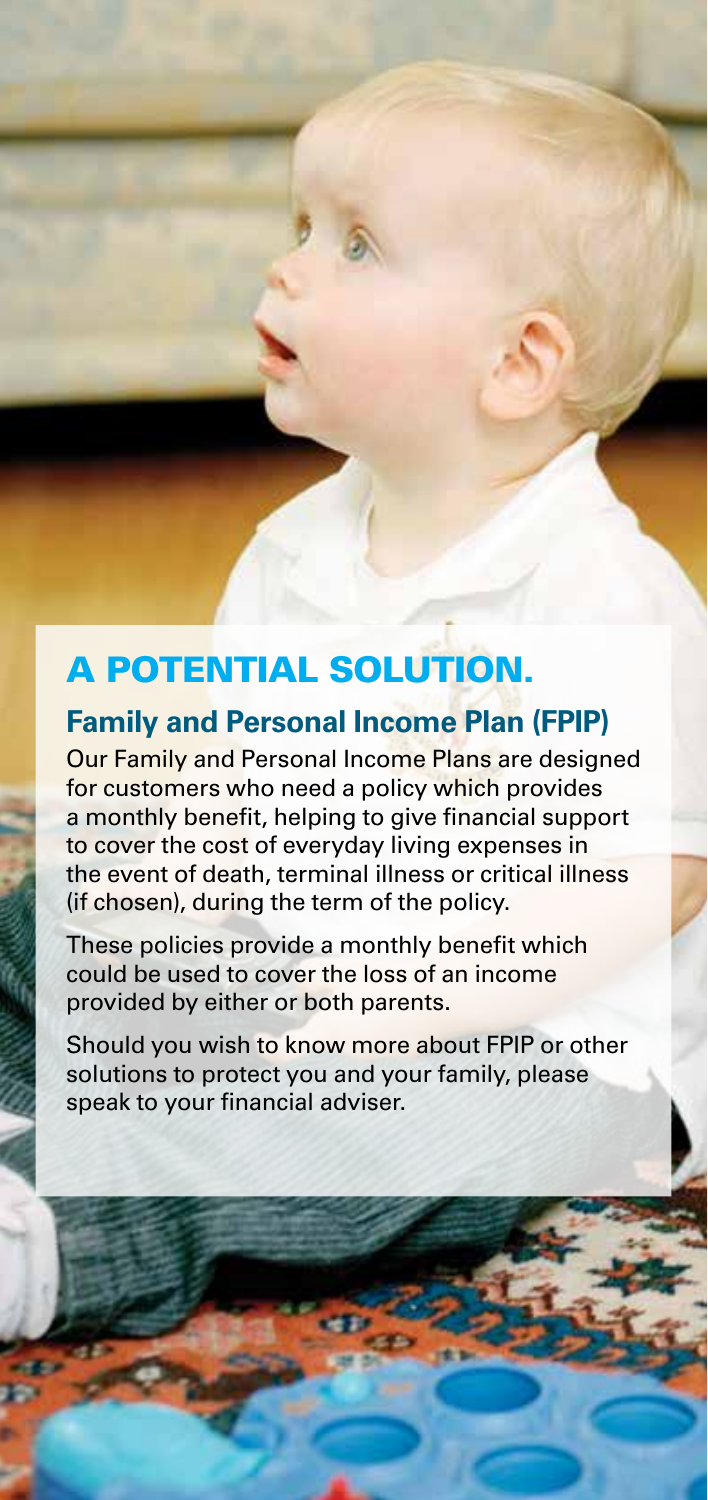

# VALUE OF GRANDPARENTS.

The contribution of grandparents to household chores and caring for grandchildren is also important and greatly appreciated. In fact **65%** of working parents stated that they could only afford to work due to the grandparents' help with childcare, especially the flexible childcare offered by grandparents.

Grandparents help with childcare on average **eight hours per week**, 36% of full and 9% part-time working parents paid for this help. If these parents were to pay a childminder for the same amount of time, then they would be spending **£71 per week** on average for this help.

**SPEAK TO YOUR FINANCIAL ADVISER TO FIND OUT HOW YOU CAN PREPARE FOR THE UNEXPECTED.**